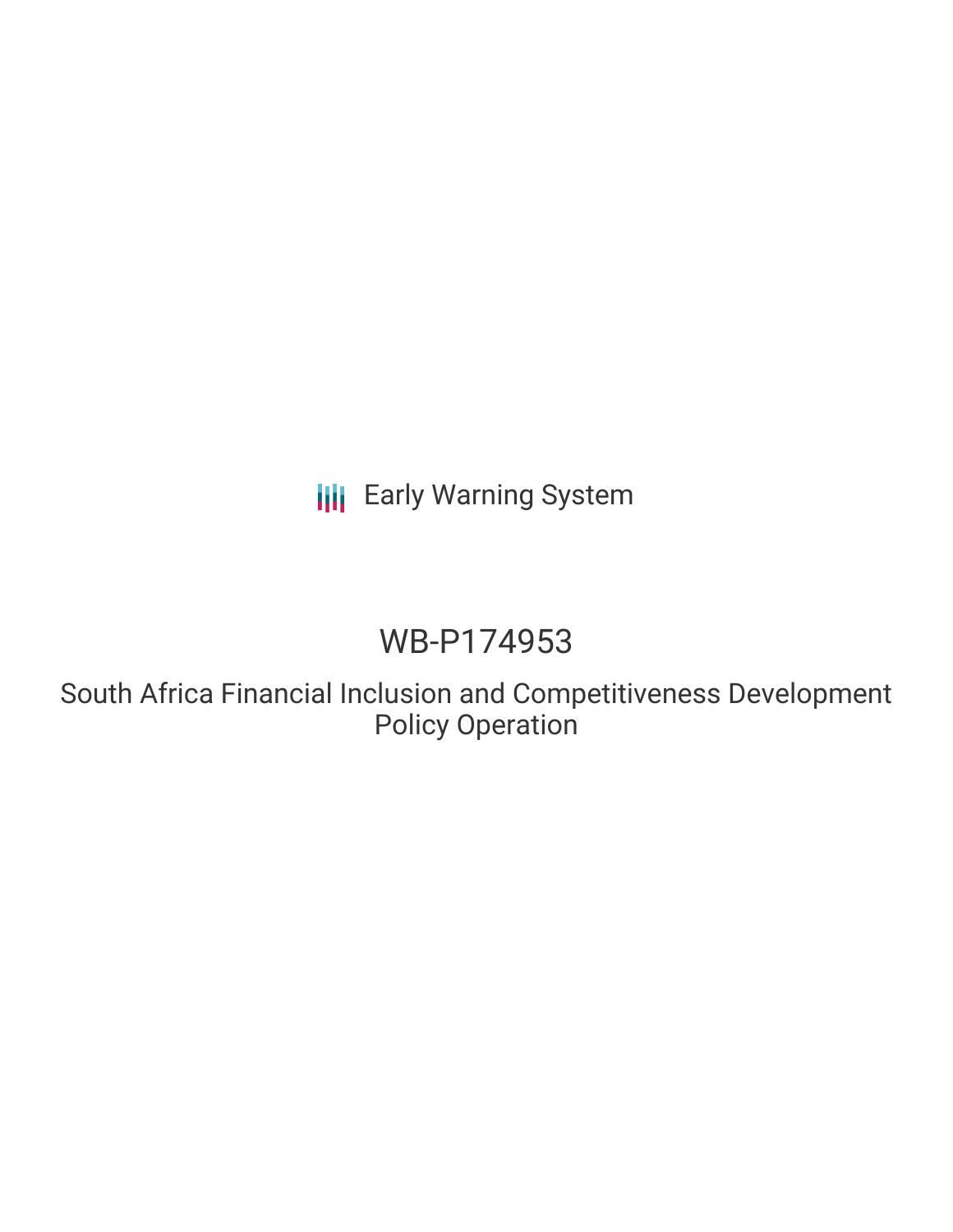

# Ш

## Early Warning System South Africa Financial Inclusion and Competitiveness Development Policy Operation

#### **Quick Facts**

| <b>Countries</b>               | South Africa               |
|--------------------------------|----------------------------|
| <b>Financial Institutions</b>  | World Bank (WB)            |
| <b>Status</b>                  | Proposed                   |
| <b>Bank Risk Rating</b>        |                            |
| <b>Borrower</b>                | Government of South Africa |
| <b>Sectors</b>                 | Law and Government         |
| <b>Investment Amount (USD)</b> | \$750.00 million           |
| <b>Project Cost (USD)</b>      | \$750.00 million           |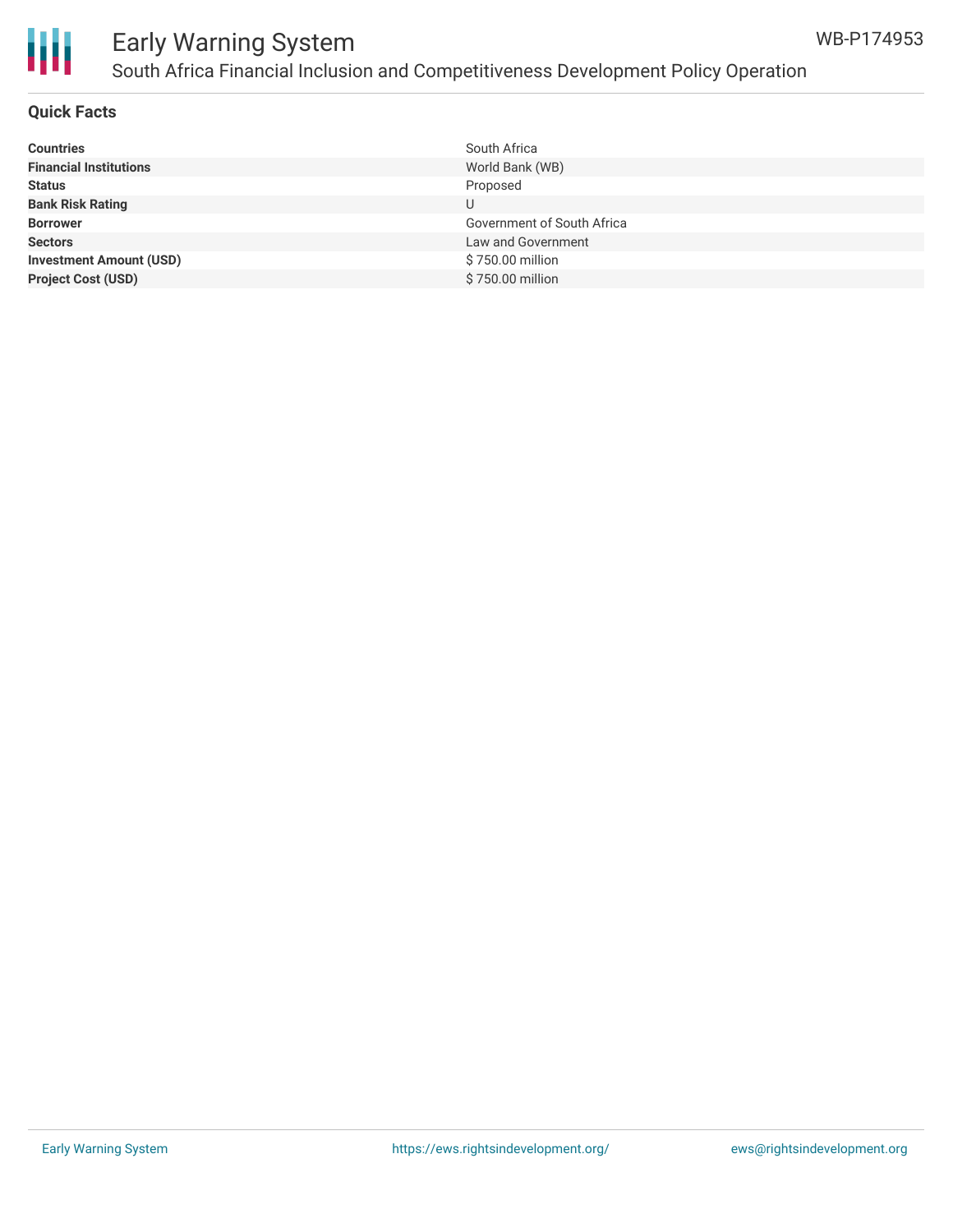

### Early Warning System South Africa Financial Inclusion and Competitiveness Development Policy Operation

#### **Project Description**

Creating an inclusive and competitive South African economy.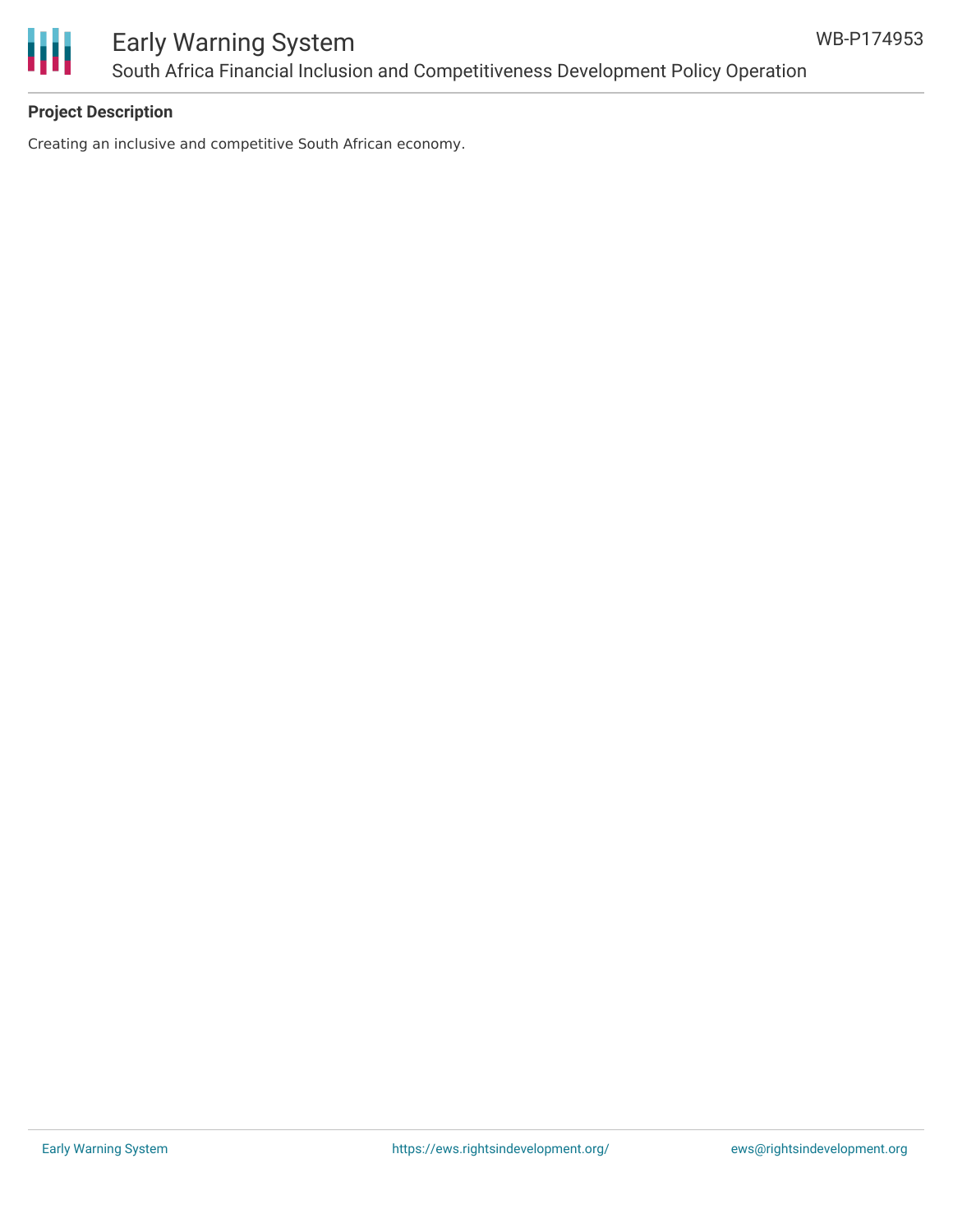

## Early Warning System South Africa Financial Inclusion and Competitiveness Development Policy Operation

#### **Investment Description**

World Bank (WB)

No investment type available at the time of the snapshot